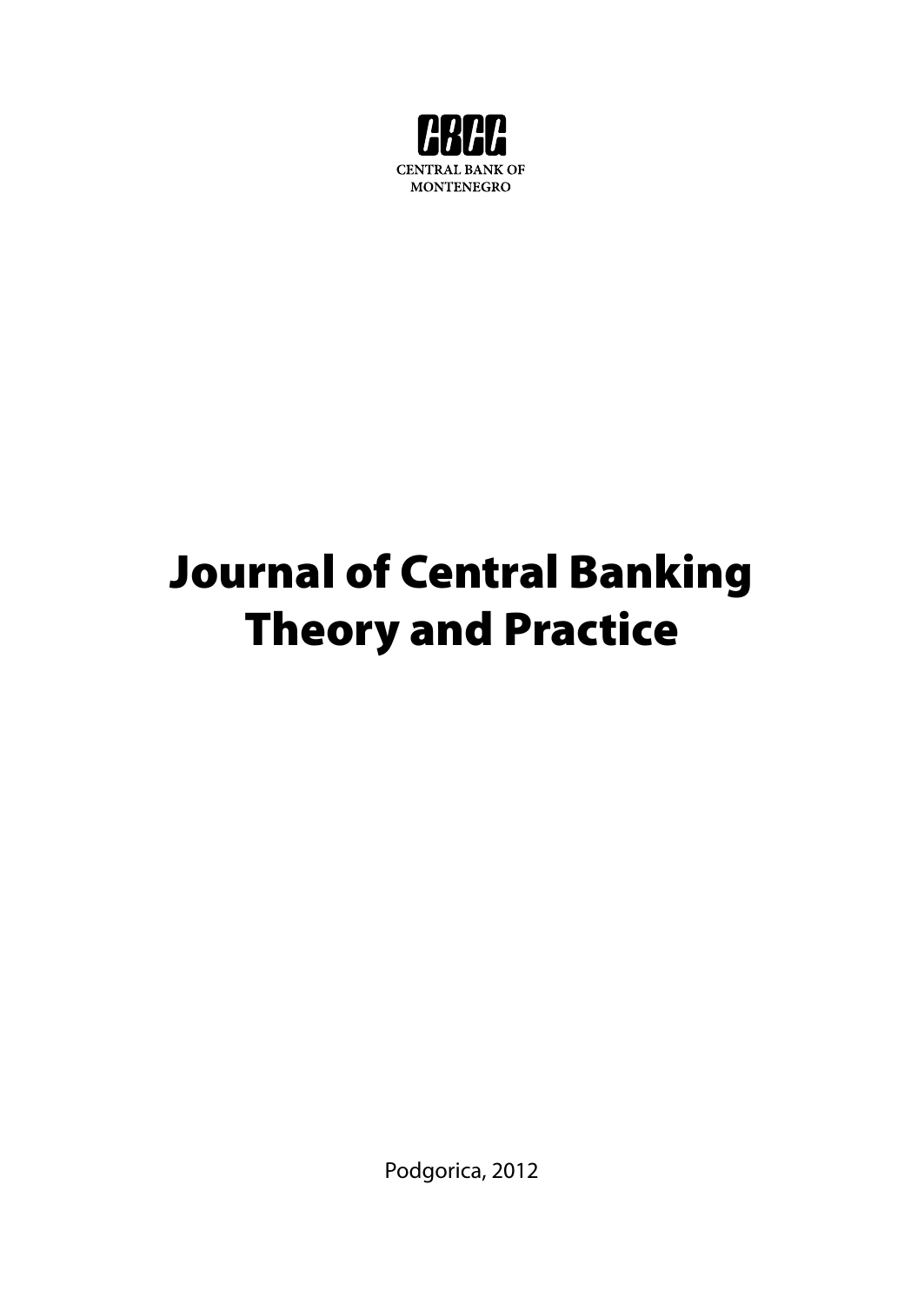#### **PUBLISHED BY**:

Central Bank of Montenegro

#### **EDITORIAL BOARD**

#### **Editor-in-Chief**

*Mr. Radoje Žugić*  (Governor, CENTRAL BANK OF MONTENEGRO)

#### **Co-Editor**

*Mr. Nikola Fabris* (The Chief Economist, CENTRAL BANK OF MONTENEGRO and Professor, Faculty of Economics UNIVERSITY OF BELGRADE)

#### **Secretary**

*Ms. Aleksandra Mićunović*  (CENTRAL BANK OF MONTENEGRO)

#### **Editorial Board**

*Mr. Arbuzov Sergiy* (Governor, NATIONAL BANK OF UKRAINE) *Mr. Aysan Ahmet Faruk* (Board Member, Central Bank of Republic of Turkey and Professor, Department of Economics Boğaziçi University) *Mr. Bogetić Željko* (Chief Economist for Montenegro, Serbia and Macedonia, WORLD BANK) *Mr. Bogov Dimitar* (Governor, NATIONAL BANK OF THE REPUBLIC OF MACEDONIA) *Mr. Fullani Ardian* (Governor, BANK OF ALBANIA) *Mr. Hurnìk Jaroslav (Adviser, Board of the Czech National Bank and Professor, Institute for Economic Studies Charles University) Mr. Javadyan Arthur* (Governor, CENTRAL BANK OF ARMENIA) *Mr. Kozarić Kemal* (Governor, CENTRAL BANK OF BOSNIA AND HERZEGOVINA) *Mr. Makúch Jozef* (Governor, NATIONAL BANK OF SLOVAKIA and Professor, University of Economics in Bratislava) *Mr. Pugh Geoff* (Professor, STAFFORDSHIRE UNIVERSITY) *Mr. Sokić Alexandre* (Professor, Ecole Supérieure du Commerce Extérieur POLE UNIVERSITAIRE LEONARD DE VINCI) *Mr. Šoškić Dejan* (Governor, NATIONAL BANK OF SERBIA) *Mr. Weidmannom Jens* (President, DEUTSCHE BUNDESBANK)

#### **DESIGN & DTP:**

Andrijana Vujović Nikola Nikolić

### **PRINTED BY:**

Printing Stock Company OBOD

**PRINTED IN:** 200 copies

#### **© Central Bank of Montenegro**

All rights reserved. No part of this publications may be reproduced, stored in a retrieval system, or transmitted in any form or by any means, electronic, mechanical, photocopying, recording, or otherwise without the prior written permission of publisher.